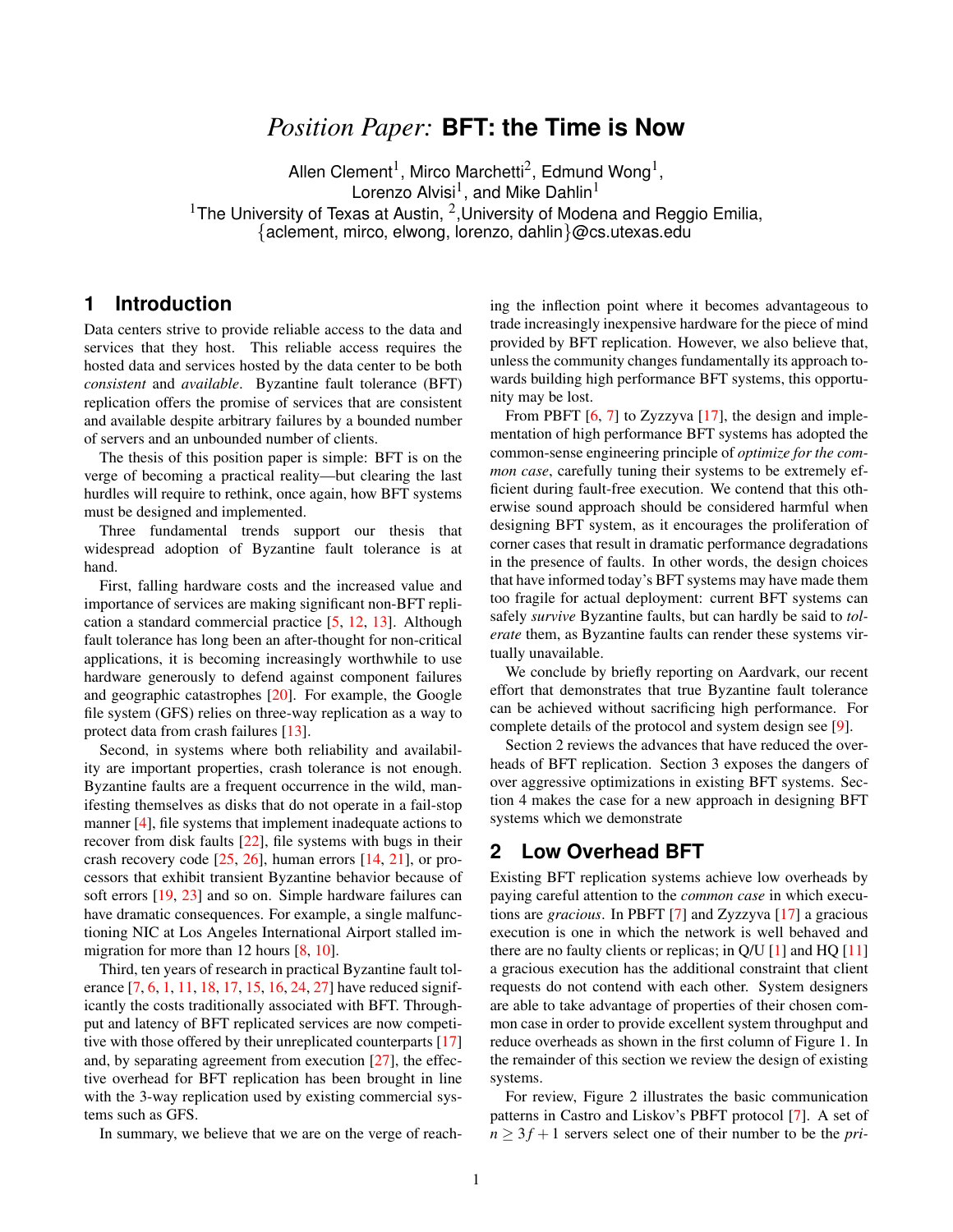| System              | Gracious Execution | Malformed MAC | Client Spam | <b>Slow Primary</b> |       |       | Replica Spam |
|---------------------|--------------------|---------------|-------------|---------------------|-------|-------|--------------|
|                     |                    |               |             | lms                 | 10ms  | 100ms |              |
| PBFT <sub>[7]</sub> | 36350              |               | crash       | 5396                | 4635  | 1097  |              |
| Zyzzyva $[17]$      | 48253              |               | crash       | 14547               | 5141  | crash |              |
| HQ[11]              | 15873              | 0*            |             | N/A                 |       |       |              |
| Aardvark [9]        | 40527              | 40527         | 7873        | 38084               | 39089 | 37903 | 11706        |

<span id="page-1-1"></span>Figure 1: Operations per second of BFT Replication protocols under various node behaviors when the network is well behaved and in the presence of 200 correct clients. Gracious execution corresponds to scenarios in which the network and all participating nodes are well behaved. The Malformed MAC column corresponds to scenarios in which a single client produces a MAC that can be authenticated by exactly one server. <sup>∗</sup> The HQ prototype does not implement the full recovery path for malformed client MACs, so the attack cannot technically be implemented. The Client Spam column covers the case where a single faulty client floods the servers with 9000B messages. The Slow Primary column shows the throughput when a single primary introduces a delays of 1ms, 10ms, and 100ms before sending PRE-PREPARE messages. The Replica Spam columns show the impact of a replica that spams other servers with 9000B messages.

*mary*. A client sends its REQUEST message to the primary, and the primary assigns the request a sequence number and sends a PRE-PREPARE message to the other servers. The servers then do an all-to-all exchange of PREPARE messages and then of COMMIT messages. Once a sufficient number of servers agree on the request's order in a linearizable total order of all requests, they execute the request and send a RE-PLY message to the client. A clients acts on the REPLY once it has at least  $f + 1$  matching replies.

To ensure progress, a client retransmits a request to all replicas if it does not receive a reply by a timeout, and the replicas forward the request to the primary. Each replica then expects the request to complete execution of a request by a timeout. If no requests complete execution in time, the replica assumes that the primary is faulty and initiates a *view change* by stopping all processing of messages in the current view and sending a VIEW-CHANGE message to all servers. Once a sufficient number of replicas initiate a view change, they are able to start the next view with a different primary. Additionally, if a server falls behind in this asynchronous system, it is able to catch up by fetching a recent checkpoint and recent messages from its peers.

A key performance optimization is the use of message authentication codes (MACs) for authentication rather than digital signatures. In particular, REQUEST, PRE-PREPARE, PREPARE, and COMMIT messages contain an *authenticator*—an array of *n* MACs, one for each server. For practical values of *n*, generating *n* MACs is at least an order of magnitude faster than verifying a signature. For example, on a 2.0GHz Pentium-M, openssl 0.9.8g can compute over 500,000 MACs per second for 64 byte messages, but it can only verify 6455 1024-bit RSA signatures per second or pro-duce 309 [1](#page-1-3)024-bit RSA signatures per second.<sup>1</sup>

Other representative protocols are similar in principle, but vary their message patterns. For example, Zyzzyva [\[17\]](#page-3-19) spec-



<span id="page-1-2"></span>Figure 2: Basic communication pattern in PBFT

ulatively executes requests, replies to clients after the PRE-PREPARE phase, and can skip the subsequent steps if enough replies match. Q/U [\[1\]](#page-3-16) eliminates the primary and uses client retransmissions to resolve conflicting updates. HQ [\[11\]](#page-3-17) is a hybrid protocol that resembles Q/U in the absence of contention and relies on a protocol like PBFT rather than client back-off to resolve conflicts.

### <span id="page-1-0"></span>**3 The Dark Secret of BFT**

The dark secret of BFT replication protocols is that they rely heavily on gracious execution in order to maintain high throughput. One might hope that exotic "malicious server" attacks requiring careful coordination or an uncooperative network would be required to slow existing BFT systems dramatically; unfortunately existing protocol designs and implementations are sufficiently high strung that they can be disrupted by decidedly non-exotic behaviors including malformed messages from a single faulty client, primary, or replica even when the network is well behaved. Figure [1](#page-1-1) shows the impact of a variety of Byzantine behaviors on the throughput of existing systems.

The malformed MAC column of Figure [1](#page-1-1) shows the impact of a big MAC attack on system throughput. In a big MAC attack, a faulty client provides a MAC that can be authenticated by a single server but not by any other servers. When the primary orders the request, the other replicas are unable to authenticate its authenticity and a resolution sub protocol is required. This problem does not arise during gracious executions in which there are no faulty clients or servers and the network is well behaved. Unfortunately a single faulty

<span id="page-1-3"></span><sup>&</sup>lt;sup>1</sup>Elliptic curve algorithms have faster signature generation (e.g., 2275 per second for 160-bit signatures, which are believed to be approximately equivalent in strength to 1024-bit RSA signatures) but slower signature verification (e.g., 499/s for 160-bit signatures); most PBFT messages are generated once and read *n*−1 times.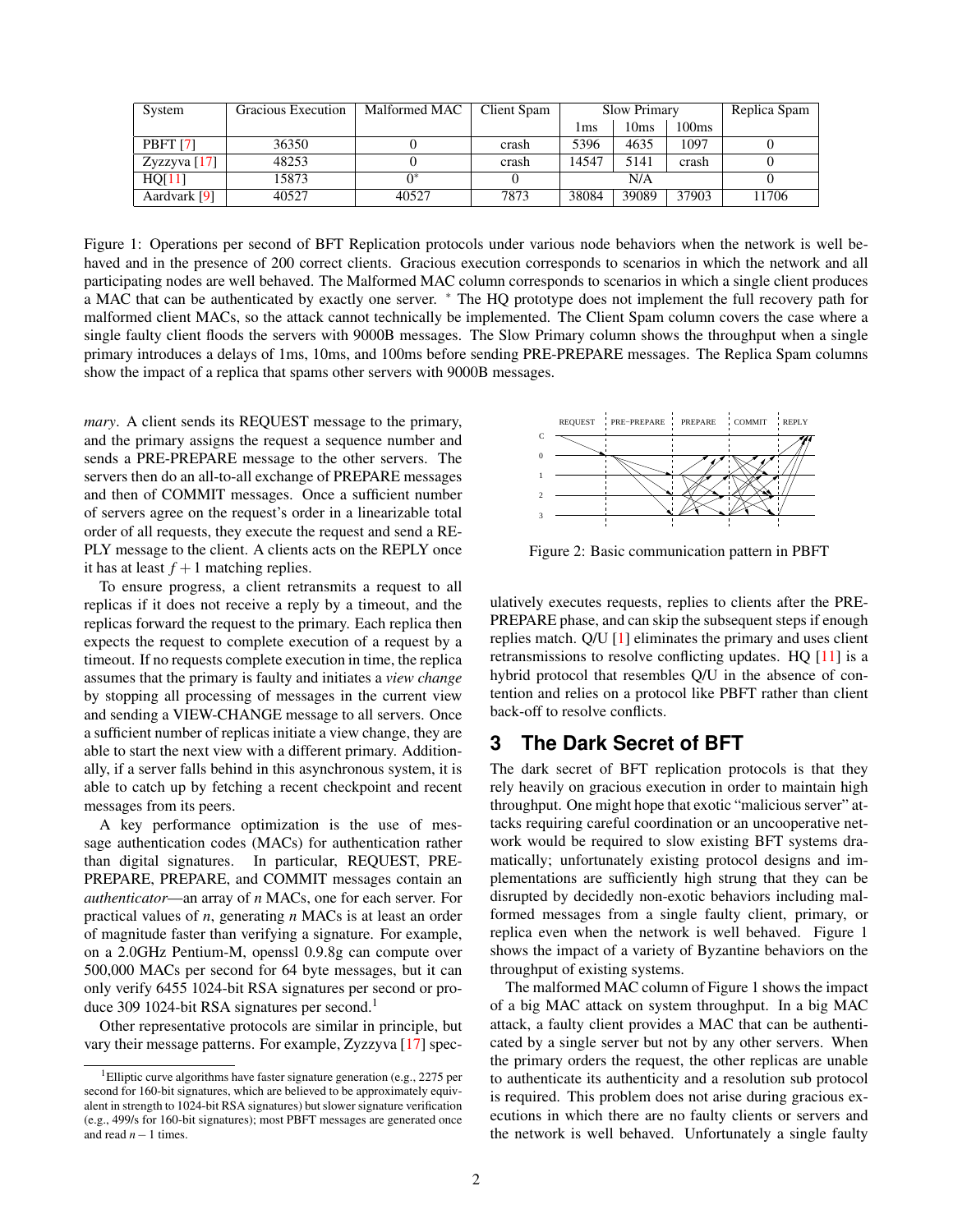client can force the resolution protocol to be executed additionally, a faulty primary or replica can request the resolution protocol and it is impossible for any node to ascertain whether the client, primary, replica, or network is at fault. Current implementations of PBFT [\[7\]](#page-3-14) and Zyzzyva [\[17\]](#page-3-19) observe a throughput of 0 when faced with this attack. HQ  $[11]$ is not vulnerable to the attack as described above since it does not rely on a primary, but a similar attack is possible. The attack cannot be implemented in HQ [\[11\]](#page-3-17) since all clients and replicas are hard-coded to share the same keys.

The client and replica spam attacks in Figure [1](#page-1-1) are implemented by a single process sending 9000 byte messages to all of the replicas from either a client or non-primary server machine. Current implementations of PBFT [\[7\]](#page-3-14) and Zyzzyva [\[17\]](#page-3-19) crash under the strain of these attacks and the throughput of HQ  $[11]$  is driven to 0 as the attacking node prevents legitimate clients from opening TCP connections to the servers.

The primary is a distinguished replica that is uniquely positioned to control the system's throughput—no request can be executed until it is assigned a sequence number by the primary. During gracious executions, the primary is always correct and provides optimal throughput. Previous authors [\[2,](#page-3-25) [3\]](#page-3-26) have observed that a slow primary can have a substantial impact on system throughput. The slow primary column of Figure [1](#page-1-1) shows the dramatic drop in system throughput when the primary delays ordering requests by 1, 10, and 100ms. HQ [\[11\]](#page-3-17) does not rely on a primary to order requests so is not subject to a slow primary attack; the lack of a primary leaves HQ unable to batch requests and is the primary reason its peak throughput is a factor of 2 slower than PBFT and a factor of 3 slower than Zyzzyva.

Existing BFT systems guarantee consistency at all times and provide excellent performance during gracious executions in which there are no failures. Unfortunately, the design and implementation decisions made to achieve optimal performance during gracious executions leave the systems vulnerable to severe disruption by a single faulty client or server.

### <span id="page-2-0"></span>**4 BFT: From Z to A**

We argue that many BFT systems should be willing to give up some best case performance in order to provide good performance over a wider range of situations for two reasons.

First, in current systems the best case is fragile, so building a system around its best case performance may be dangerous. In particular, (1) the best case is achieved only when very strong assumptions hold and (2) departing from the best case can devastate performance because the system then provides at best *eventual progress* and at worst no practical progress. This fragility is not just a theoretical problem, as shown in Section [3.](#page-1-0)

Second, many systems may be insensitive to modest reductions in peak agreement throughput because of *limited demand* or *other bottlenecks.*

In particular, many services' peak demands are far under the best case throughput offered by existing BFT replication protocols. For such systems, *good enough is good enough*, and modest reductions in best case agreement throughput will have little effect on end to end system performance. In such systems, increased robustness may come at effectively no cost.

Similarly, when systems have other bottlenecks, Amdahl's law limits the impact of changing the performance of agreement. For example, Zyzzyva can execute about 50,000 null requests per second [\[17\]](#page-3-19), suggesting that agreement consumes 20*µs* per request. If, rather than a null service, we replicate a service for which executing an average request consumes 100*µs* of processing time, then peak throughput with Zyzzyva would be about 8333 requests per second. If, instead, agreement were accomplished via a protocol with double the overhead of Zyzzyva (e.g., 40*µs* per request), peak throughput would still be about 7100 requests/second. In this hypothetical example, doubling agreement overhead reduces peak end-to-end throughput by less than 15%. Castro and Liskov [\[7\]](#page-3-14) observed that the overheads of Byzantine consensus is in the noise compared to the overheads associated with running an NFS server.

In [\[9\]](#page-3-24) we present Aardvark, a BFT replication system designed to provide good performance in all fault scenarios by avoiding common case optimizations that expose obscure corner cases. In the context of previous systems, Aardvark takes the surprising steps of judiciously relying on signatures during normal operation, frequently undergoing view changes in order to elect a new primary, and forgoing IP multicast for inter-replica communication. As shown in final row of Figure [1](#page-1-1) these design decisions impose a 30% hit to throughput when compared to Zyzzyva, but result in a protocol that performs significantly better in the presence of failures.

## **5 Conclusion**

Barbara Liskov observed that researchers spent several years working on using cryptography to secure distributed systems without widespread deployment of these ideas, leading at least one prominent researcher to muse publicly that this line of research, while theoretically intriguing, had been a practical failure. Within a few years, however, technology had reduced the costs of these techniques and applications had become more demanding—and rather suddenly distributed authentication was in wide use. Almost one decade after Castro and Liskov's seminal paper [\[6\]](#page-3-15), we believe history is about to repeat itself.

In the same way that RAID disks are standard techniques for reliable storage despite the extra costs, BFT has the promise to become the norm in reliable systems. To make BFT the norm for deploying highly reliable and available systems, however, it is necessary to revisit how BFT systems are designed and implemented. We argue that optimizing the common case at the expense of introducing complicated corner cases and performance trapdoors in the presence of failures is going after fools gold. Fortunately, we believe that Aardvark demonstrates that one can have one's cake and eat it too—just hold the ice cream.